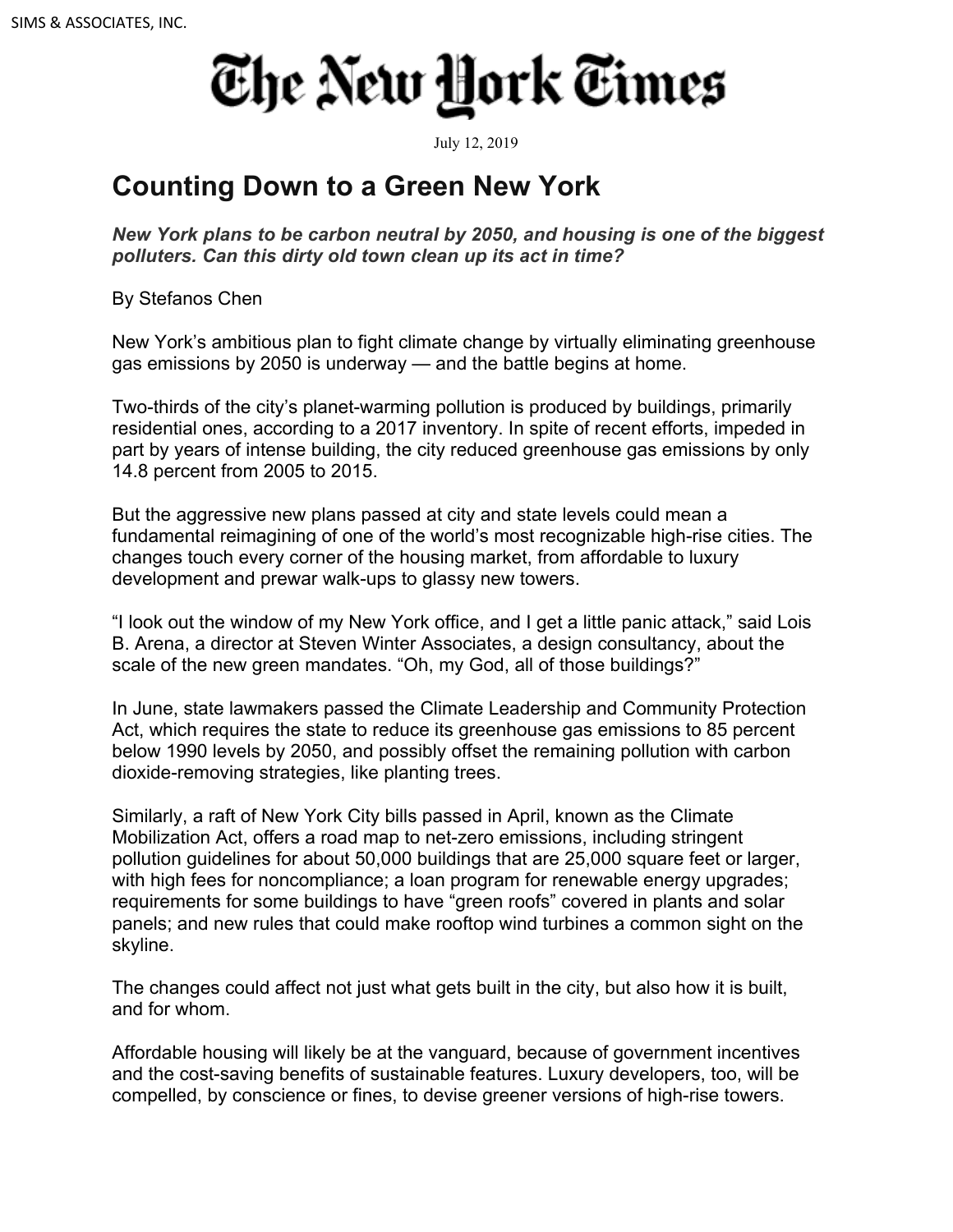And thousands of older buildings will be required to make pollution-reducing upgrades.

## **Affordable Housing Leads the Way**

In the Edgemere section of Far Rockaway, Queens, on the shoreline ravaged by Hurricane Sandy in 2012, stands a new seven-story building on the front line of climate change in New York.

The first phase of the project, called Beach Green Dunes, is a 100-unit affordable rental building designed with the latest in green engineering, with rentals ranging from \$653 a month for a studio to \$1,597 a month for a three-bedroom. The median asking rent in the borough was \$3,000 a month in May, according to a Douglas Elliman report.

"We're looking at trying to make a building that is as cost-effective as possible, for everyone," said Eric Bluestone, a partner at the Bluestone Organization, one of the developers.

The site is on a stretch of formerly city-owned land that had been abandoned for decades, in a high-risk flood zone. So the builder devised several resiliency features, including putting the first occupied floor seven feet above the sidewalk and creating an elevated patio that doubles as a rescue boat dock, in case of severe flooding.

Energy-saving features are also crucial to the development. The project was funded in part through government subsidies and loans that prioritize or require green design. And utility costs, which can make up a third of an owner's monthly expenses, can be drastically reduced with renewable energy and better-insulated design.

The project is built with [passive house](https://www.nytimes.com/2015/03/29/realestate/the-passive-house-in-new-york-city.html?module=inline) principles, a German standard that maintains a steady interior climate thanks to a nearly airtight building envelope and a system that exchanges indoor and outdoor air.

Passive designs vary, but tend to have more opaque surfaces and less glass than some new towers. These buildings also use about 60 to 80 percent less energy than conventional ones, which in Mr. Bluestone's case translates to about \$25,000 a year in electrical savings.

"During the summer months, our meters are basically running backward," said Mr. Bluestone, who supplements his energy needs with a combination of solar panels and a cogeneration system that makes use of otherwise wasted thermal energy to help heat the building's water.

A second phase of the project, from L+M Development Partners and Triangle Equities, is expected to be completed in the fall. It will have 127 affordable units built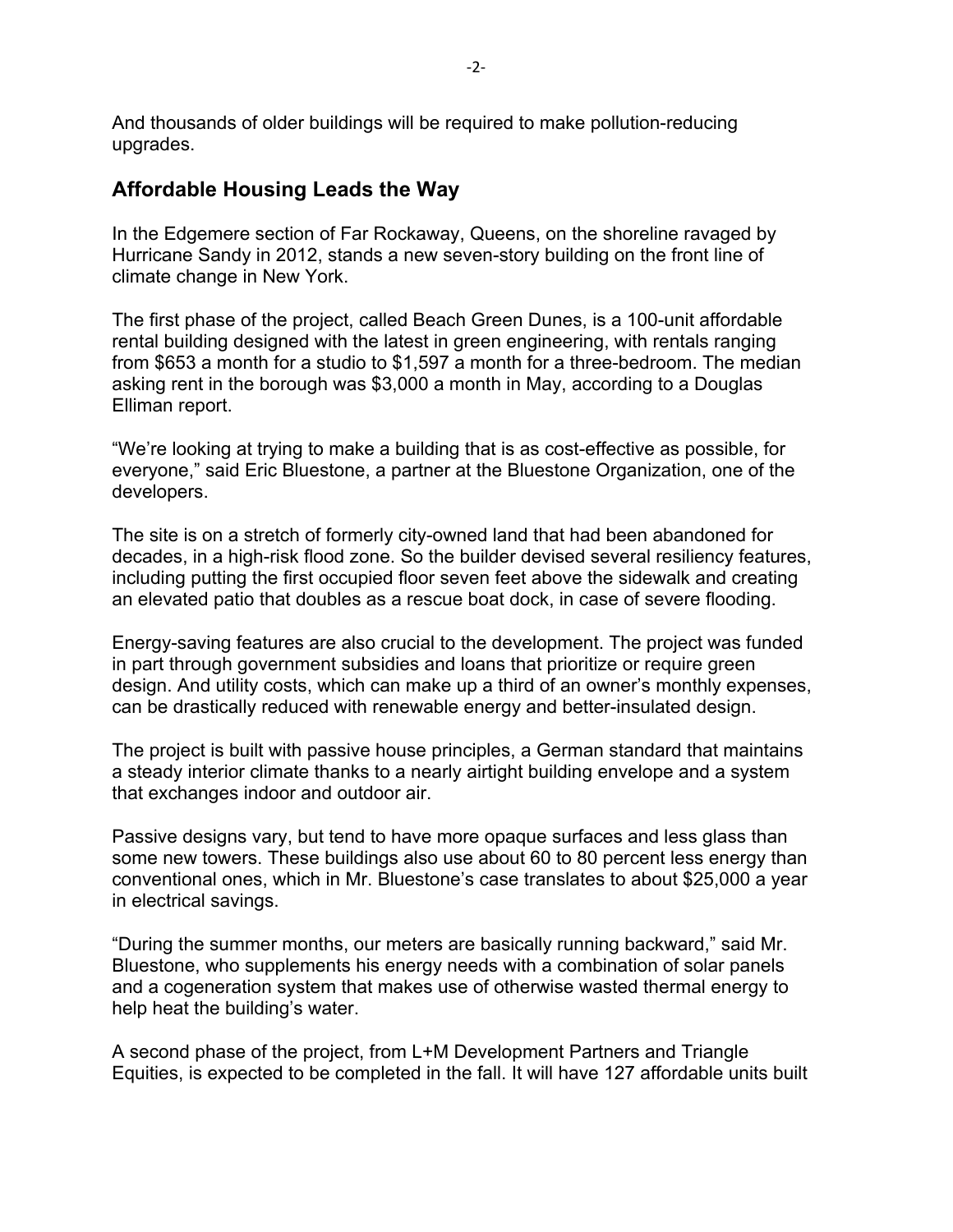to the passive standard, as well as a geothermal cooling-and-heating system drilled 450 feet below the parking lot.

There are 119 passive house buildings in New York City that have been completed or are underway, and the majority are residential, said Andreas M. Benzing, an architect and the president of New York Passive House, a nonprofit group that promotes the standard. While passive buildings are still a small fraction of the housing stock, Mr. Benzing said interest was growing, in part because the additional upfront costs — 2 to 5 percent more than standard building — are quickly recouped in energy savings. Others say passive house construction can cost close to 10 percent more than conventional techniques, depending on the project.

"There has been a passive house explosion in New York City," said Jennifer Leone, the sustainability officer for the city's Department of Housing Preservation and Development, adding that there were around 20 to 25 new multifamily projects, affordable and market rate, aiming for the standard.

A new 709-unit affordable apartment complex underway in East Harlem could be the largest passive house complex in the country. The project, on East 111th and 112th Streets, called Sendero Verde, was the first in which the city agency required passive house design. The initial phase will include two buildings rising nine and 14 stories, developed by Jonathan Rose Companies, L+M Development Partners and Acacia Network, that could be completed in 2022. The designer is Handel Architects, which also designed the 26-story passive-design student housing tower on the Roosevelt Island Cornell Tech campus developed by the Hudson Companies, one of the tallest passive buildings in the world.

The first tower's heating-and-cooling system will be electric, with about 20 percent of the building's common-area energy needs met by solar arrays. There will also be a school, a community services space and public gardens.

"Affordable housing has the largest penetration of greenness of any building sector," said Jonathan Rose, in large part because developers are looking for ways to keep operating costs down, as they can't substantially raise rents to cover those costs. All of the 360 units in the first phase will be reserved for residents making less than 90 percent of the area's median income, or \$86,000 a year for a family of three. Almost a third of the units will go to extremely low-income renters, meaning a family of three making less than \$29,000 a year, with a share reserved for the formerly homeless.

### **Luxury Leaders and Laggards**

The priorities of luxury developers often don't align with climate concerns.

Floor-to-ceiling windows, the hallmark of many luxury apartment buildings, are far less effective at insulating buildings than solid surfaces, and require more energy to heat and cool. Extra-tall ceilings, cavernous amenity spaces and a tendency to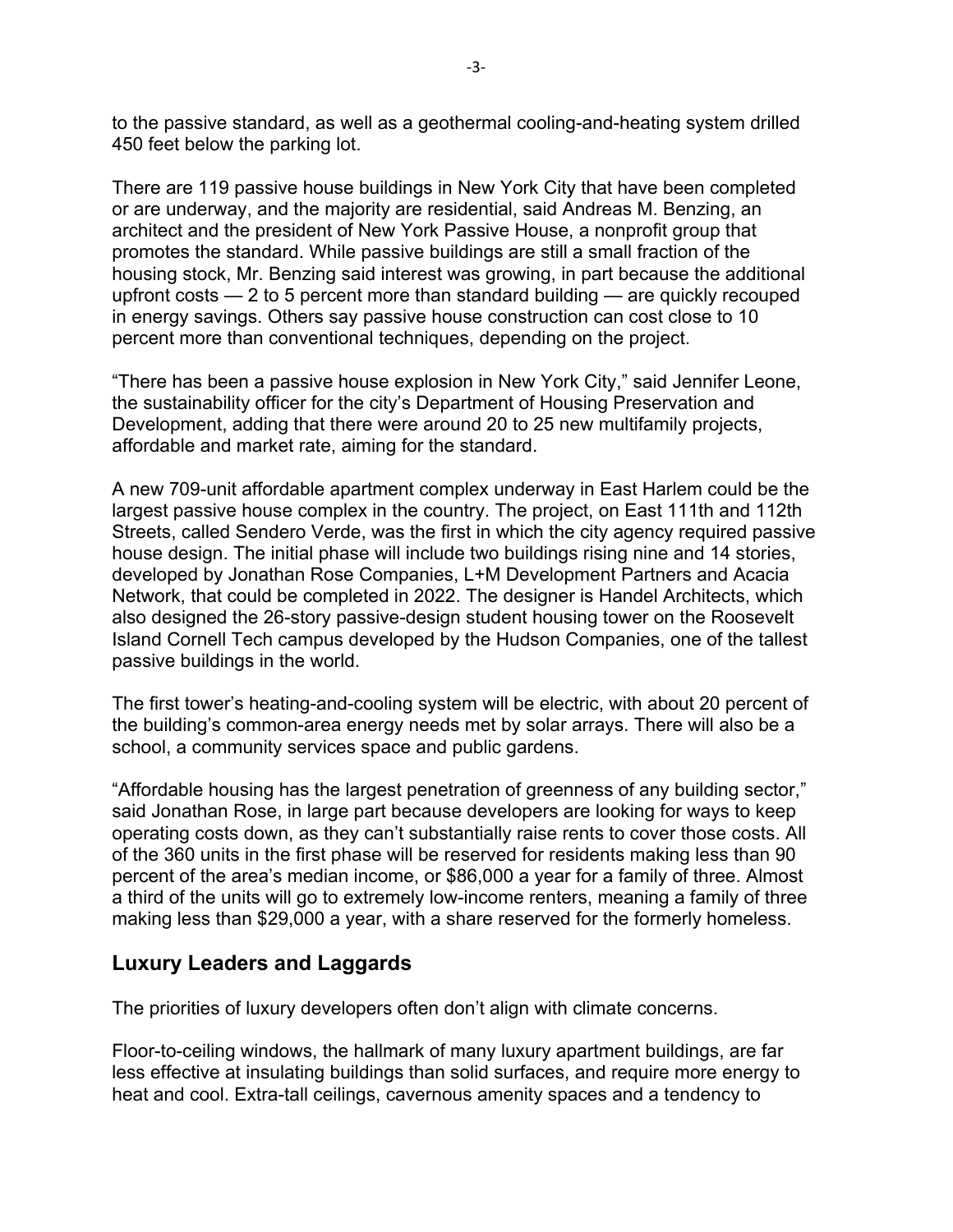pamper residents (at least those who actually live in the buildings) don't help luxury developers' situation.

"It's like saying a 12-cylinder Ferrari is more efficient than it was yesterday — they still use a lot of gas," said Stephen V. DeSimone, the chief executive of DeSimone Consulting Engineers, who has worked on several supertall and high-end buildings. Luxury and sustainability, he said, are "sort of at odds with one another."

But the city's new emissions standards for buildings over 25,000 square feet could change that. In April, the City Council passed rules that require some 50,000 large buildings to reduce carbon emissions in aggregate by 40 percent by 2030 and another 40 percent by 2050; noncompliance could result in millions of dollars of annual fines. (Rent-regulated buildings will have to meet less stringent criteria.)

But the penalties should act as a deterrent, not a revenue source, said Costa Constantinides, a Queens councilman and chair of the committee on environmental protection.

"I don't want anyone's money; I want their carbon," he said, adding that the regulations, with the goal of becoming carbon neutral by 2050, are achievable.

Some have already embraced the idea of green design in high-end buildings. The 500-foot, 42-story mixed-use condominium now rising at 77 Greenwich in the financial district will be about 30 percent more energy efficient than the current code requires, said Dan Kaplan, a senior partner at FXCollaborative, the designer.

"Our going premise wasn't 'Let's make it all glass,'" which has become de rigueur in the luxury market, he said. (One-bedrooms in the building start at \$1.78 million.) Instead, the project used glass "more judiciously," with the largest expanses overlooking the Hudson River. Elsewhere, more traditional windows are set in a stone facade. The building also has a heating-and-cooling system known as variant refrigerant flow, which is quieter, less conspicuous on the facade and twice as efficient as more common through-the-wall systems. The upgrade could cost about 20 to 25 percent more than conventional systems, Mr. Kaplan said.

Some of those efforts are lost on buyers. "Not everybody understands what we're doing," said Michael Namer, a founder and principal of Alfa Development, which is working on its fifth apartment building to seek at least silver certification through LEED, the widely recognized green-building standard.

The United States Green Building Council, a nonprofit group, established the LEED standard in the late 1990s. Certification is based on a point system that rewards various categories of green and healthy design, including building materials, energy efficiency, access to mass transit and indoor environmental quality.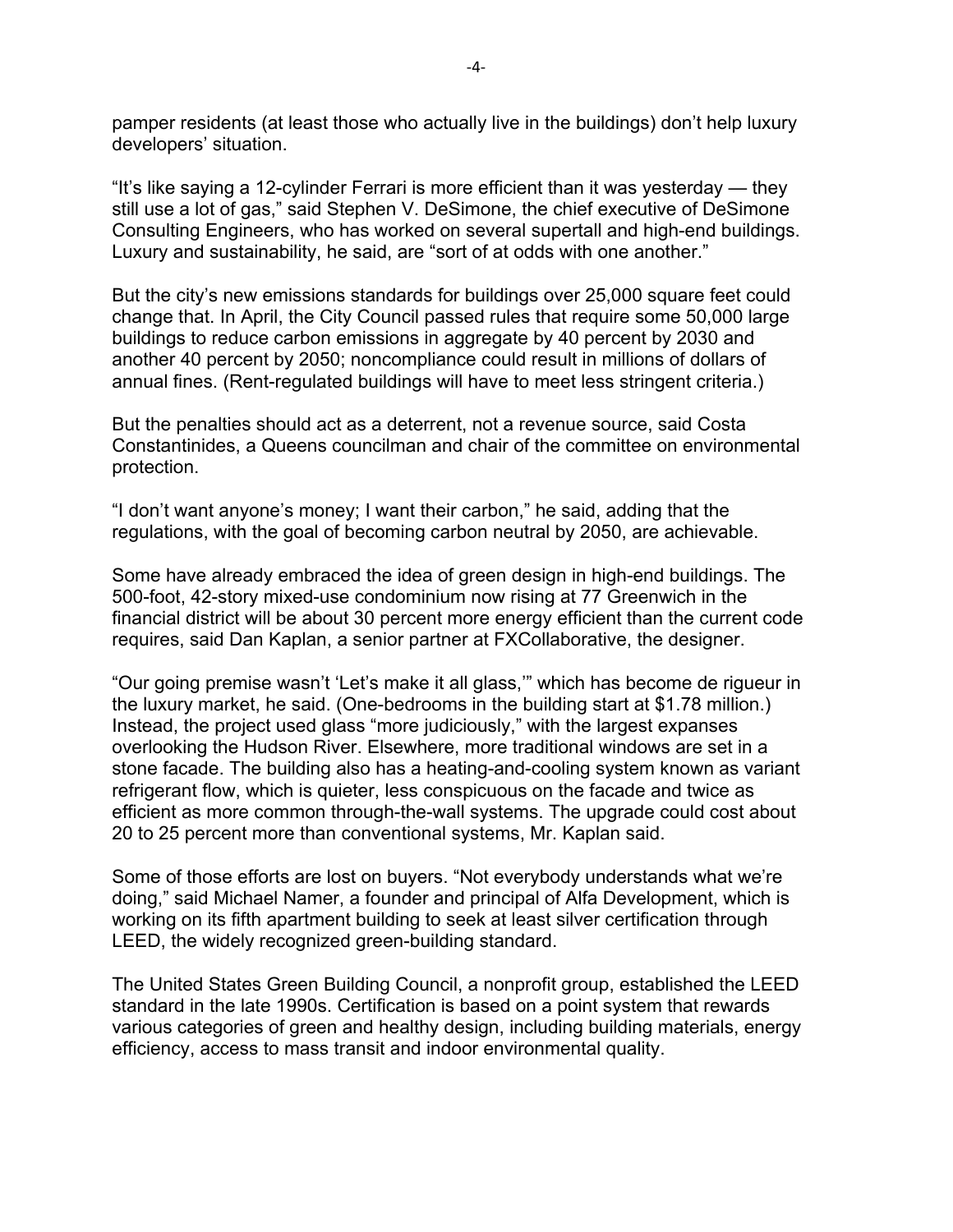Mr. Namer's latest building, 200 East 21st Street, a 20-story, 67-unit condo in Gramercy, will have solar arrays that help heat potable water; a rainwater-collection system that irrigates several landscaped "green roof" areas; LED lighting with motion sensors in common areas; and double-paned glazed windows that reduce heat transfer. There is also an agreement to source any additional electrical needs from an off-site wind farm.

These and other features added about 5 percent to the construction costs, Mr. Namer said, but could ultimately reduce utility bills by 20 to 50 percent. The building is about 60 percent sold, he said.

"You don't see it, because it's all inside the building," he said of the features, which may explain why the flashy luxury market has not adopted many of them. "But the aha moment is when they get the Con Edison bill."

One of the most high-profile luxury projects to tout its green bona fides is Hudson Yards, the sprawling mixed-use development on the Far West Side of Manhattan. Mayor Bill de Blasio in April called for "a ban" on steel and glass skyscrapers that contribute significant greenhouse pollution, and cited the mega project as "the wrong way to do things." (His office has since walked back the term "ban.")

The developer, Related Companies, countered that all of the buildings on the eventual 28-acre site will reach LEED gold standard or better. Geoff Hurst, a Related vice president working on sustainability, said the project's green measures include a storm-water collection system; computer programs to provide air where it is most needed; and on-site power-generating plants that save about 24,000 metric tons of carbon a year, or the equivalent of taking about 5,100 cars off the road.

Even so, the towers at 15 and 35 Hudson Yards are each about 50 percent glass, whereas more affordable towers might be only 25 to 30 percent. High-performance glass can help reduce heat transfer, but opaque surfaces are still three to four times more energy efficient.

Moreover, critics argue that too many luxury apartments remain empty or underused, because of the slowing sales market and the use of many units as pieds-à-terre. In Midtown, on a strip known as Billionaires' Row for its new multimillion-dollar apartment towers, about 40 percent of units remained unsold in April, said Jonathan J. Miller, the president of the real estate appraisal firm Miller Samuel.

### **Hurdles to Clear**

While developers consider how to build a way out of the climate crisis, the bulk of carbon emissions come from the city's existing building stock.

This year, the owner of Stuyvesant Town-Peter Cooper Village in Manhattan completed the installation of the country's largest array of solar panels on an